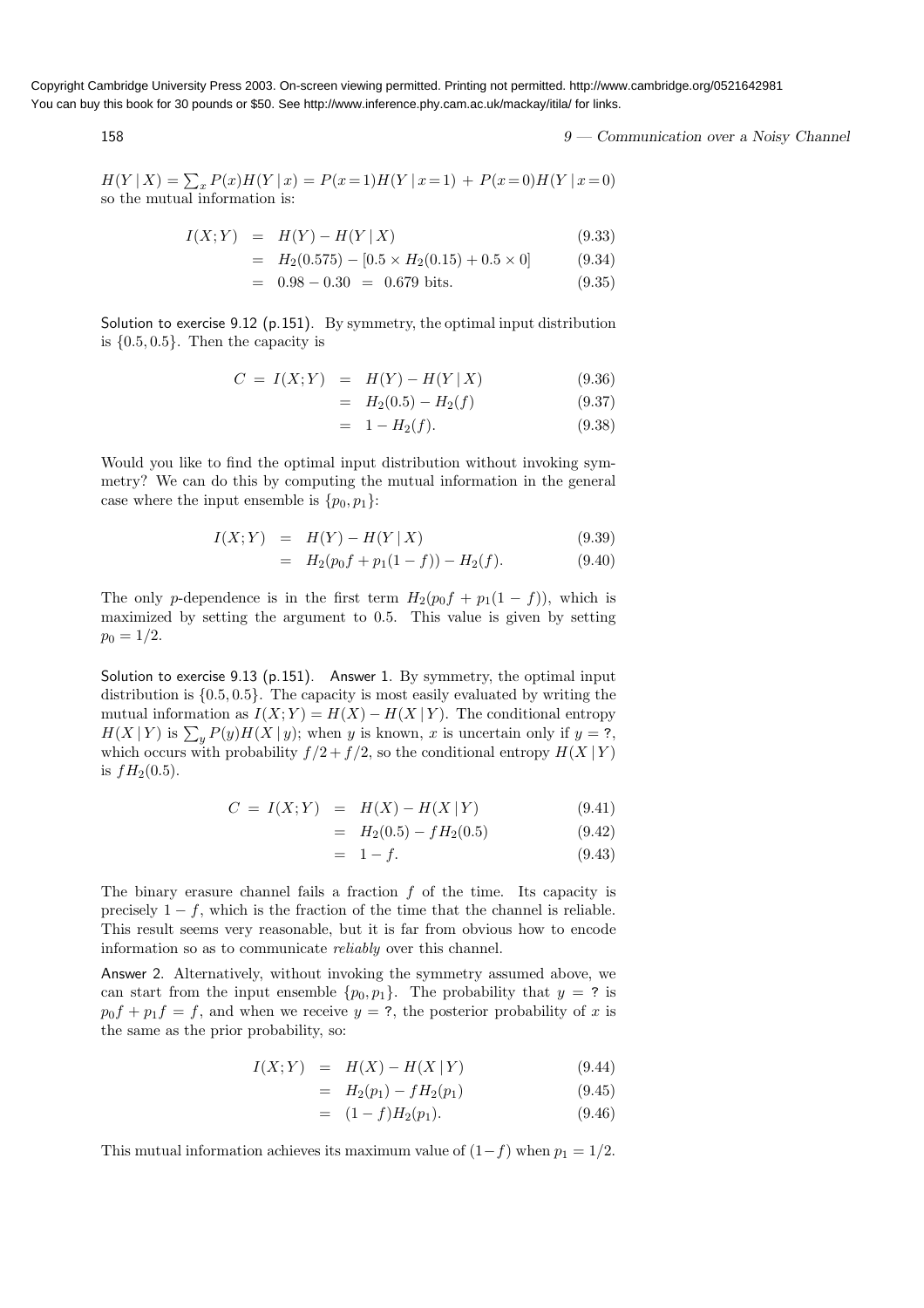Copyright Cambridge University Press 2003. On-screen viewing permitted. Printing not permitted. http://www.cambridge.org/0521642981 You can buy this book for 30 pounds or \$50. See http://www.inference.phy.cam.ac.uk/mackay/itila/ for links.

9.9: Solutions 159



Figure 9.10. (a) The extended channel  $(N = 2)$  obtained from a binary erasure channel with erasure probability 0.15. (b) A block code consisting of the two codewords 00 and 11. (c) The optimal decoder for this code.

Solution to exercise 9.14 (p.153). The extended channel is shown in figure 9.10. The best code for this channel with  $N = 2$  is obtained by choosing two columns that have minimal overlap, for example, columns 00 and 11. The decoding algorithm returns '00' if the extended channel output is among the top four and '11' if it's among the bottom four, and gives up if the output is '??'.

Solution to exercise 9.15 (p.155). In example 9.11 (p.151) we showed that the mutual information between input and output of the Z channel is

$$
I(X;Y) = H(Y) - H(Y | X)
$$
  
=  $H_2(p_1(1-f)) - p_1 H_2(f).$  (9.47)

We differentiate this expression with respect to  $p_1$ , taking care not to confuse  $log_2$  with  $log_e$ :

$$
\frac{\mathrm{d}}{\mathrm{d}p_1}I(X;Y) = (1-f)\log_2\frac{1-p_1(1-f)}{p_1(1-f)} - H_2(f). \tag{9.48}
$$

Setting this derivative to zero and rearranging using skills developed in exercise  $2.17$  (p.36), we obtain:

$$
p_1^*(1-f) = \frac{1}{1 + 2^{H_2(f)/(1-f)}},\tag{9.49}
$$

so the optimal input distribution is

$$
p_1^* = \frac{1/(1-f)}{1 + 2^{(H_2(f)/(1-f))}}.\tag{9.50}
$$

As the noise level f tends to 1, this expression tends to  $1/e$  (as you can prove using L'Hôpital's rule).

For all values of  $f, p_1^*$  is smaller than 1/2. A rough intuition for why input 1 is used less than input 0 is that when input 1 is used, the noisy channel injects entropy into the received string; whereas when input 0 is used, the noise has zero entropy.

Solution to exercise 9.16 (p.155). The capacities of the three channels are shown in figure 9.11. For any  $f < 0.5$ , the BEC is the channel with highest capacity and the BSC the lowest.

Solution to exercise 9.18 (p.155). The logarithm of the posterior probability ratio, given  $y$ , is

$$
a(y) = \ln \frac{P(x=1|y,\alpha,\sigma)}{P(x=-1|y,\alpha,\sigma)} = \ln \frac{Q(y|x=1,\alpha,\sigma)}{Q(y|x=-1,\alpha,\sigma)} = 2\frac{\alpha y}{\sigma^2}.
$$
 (9.51)



Figure 9.11. Capacities of the Z channel, binary symmetric channel, and binary erasure channel.